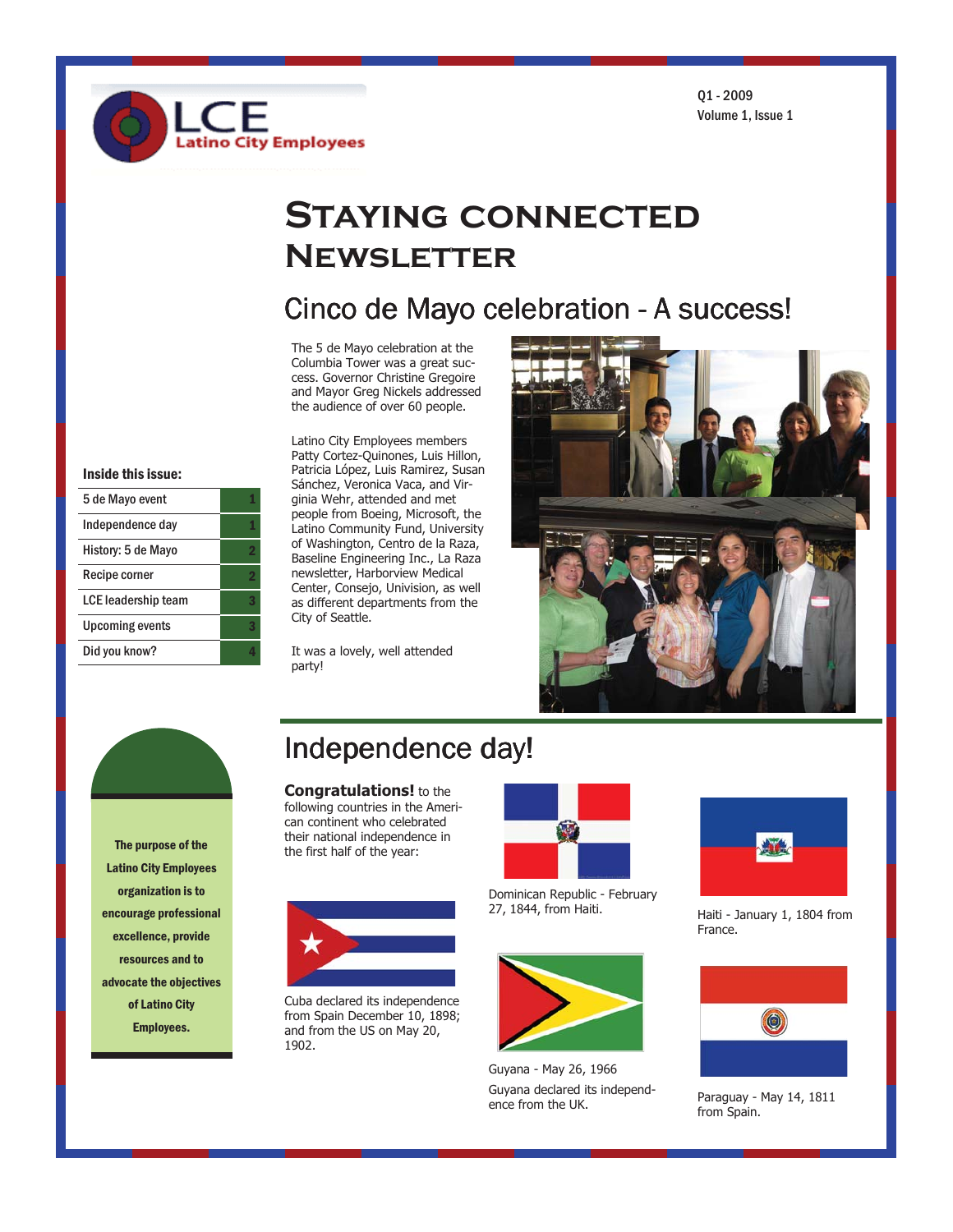#### STAYING CONNECTED



### The history behind 5 de Mayo

Cinco de Mayo (Spanish for "Fifth of May") is a holiday in Mexico, and popular among Mexican-Americans in the United States.

The holiday commemorates a military victory at Puebla, Mexico, in 1862. In itself, the battle was not that important. But symbolically, it meant a great deal.

The Mexican people had gained independence from Spain in 1810. This was followed by internal political wars, then the Mexican-

American war, and finally the Mexican Civil War of 1858. These were now behind them, but the economy was in ruins.

France, using as an excuse Mexico's failure to pay its debt, sent an invading army to take over Mexico City and install Napoleon's relative, Maximilian of Austria, as ruler. The French army was moving toward Mexico City when, on May 5, 1862, a small and poorly armed detachment of Mexican soldiers defeated them.



Cinco de Mayo honors the spirit of the outnumbered militia that bravely withstood the powerful French army.

In the US it is a very good reason to say: **Salud!**



**Cinco de Mayo is not** the Mexican independence day. It celebrates the defeat of the French army in 1862.

### Latin-American recipes: Pastel de Choclo



This is a popular recipe from Chile.

#### Ingredients:

- 6 large ears of corn, grate the kernels.
- 8 leaves of fresh basil, finely chopped
- 1 tsp. Salt
- 3 tbsp. Butter
- 1/2 1 cup milk
- 4 large onions, chopped
- 3 tbsps. oil
- 1 lb. (1/2 kg) finely ground lean beef
- 1 tsp. ground cumin
- 4 hard-boiled eggs, sliced
- 1 cup black olives
- 1 cup raisins
- 12 pieces of chicken, browned in hot oil, seasoned with salt, pepper and cumin
- 2 tbsps. confectioners' sugar

#### How to prepare:

Heat the grated corn, chopped basil, salt and butter in a large pot. Add the milk little by little, stirring constantly until the mixture thickens.

Cook over low heat for 5 minutes. Leave to one side while you prepare the meat filling. Fry the onions in oil until transparent, add the ground meat and stir to brown. Season with salt, pepper and ground cumin.

To prepare the pie use an ovenproof dish that you can take to the table. Spread over the bottom of the dish the onionground meat mixture. Arrange over this the hard-boiled egg

slices, olives and raisins. Put the chicken pieces on top, bone the chicken if you like. Cover the filling with the corn mixture. Sprinkle the confectioners' sugar over the top.

Bake in a hot oven 400 Deg. F (205 Deg. C) for 30-35 minutes until the crust is golden brown. Serve at once. In Chile more sugar is served to sprinkle over the "pastel" as it is eaten.

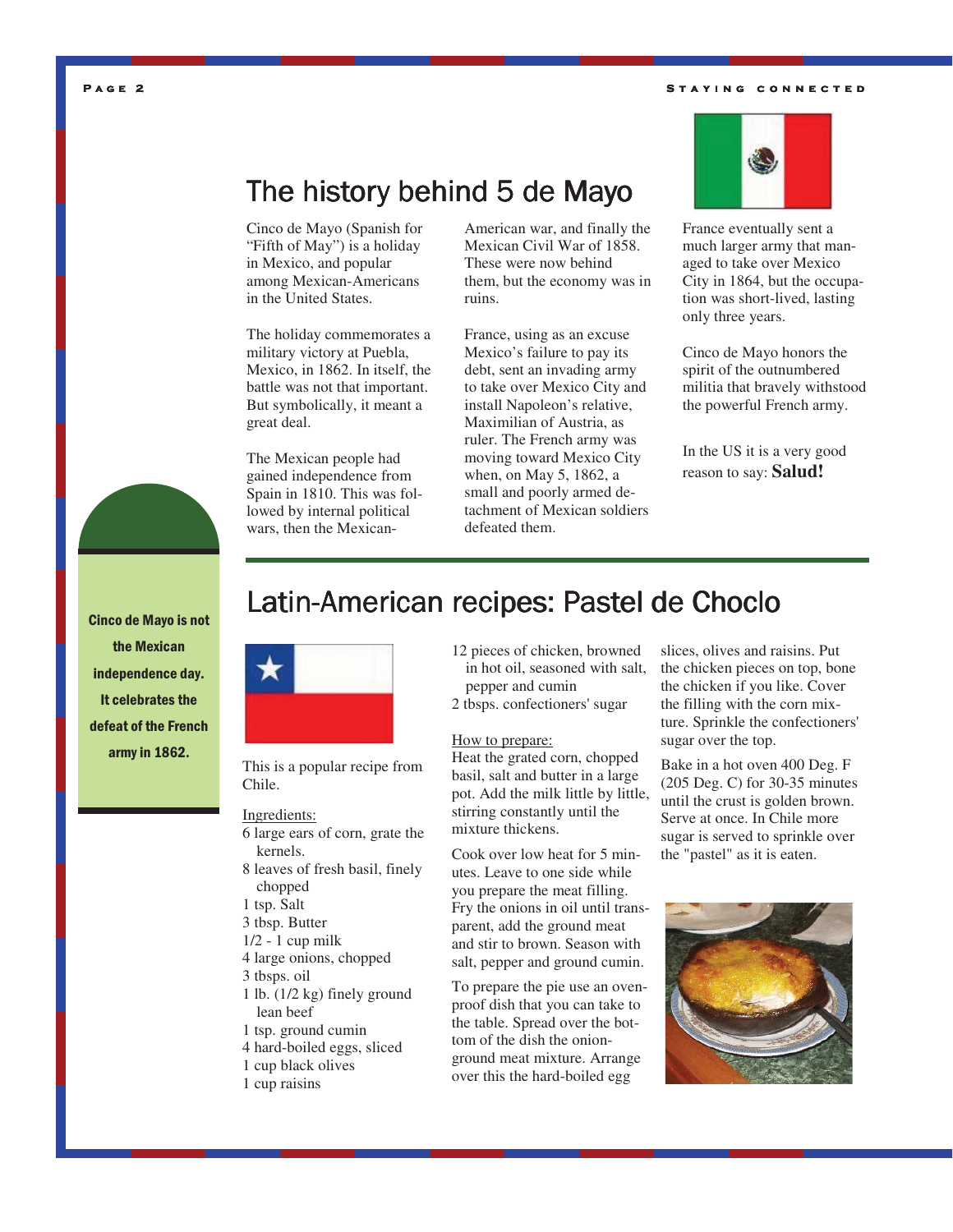### PAGE 3

### The 2009 LCE Leadership Team



Patricia Lopez. Co-chair. Neighborhoods Events and Latino Heritage Month Committee 684-0713



Gladys Cuellar - Member Parks and Recreation Outreach Committee 684-7137



Patty Cortez-Quinones Member Seattle Public Utilities Communications Committee 615-1632



Luis Hillon - Co-chair Seattle Public Utilities Training and Speaker Series **Committee** 233-8734



Iris Guzman - Member Human Services Outreach Committee 684-0622



Carmen Valerio - Treasurer Information Technology Communications Committee 684-8341



### **Upcoming events**

#### **LCE membership meeting**

Second Wednesday of the month May 13, June 10, July 8, August 12, September 9, October 14, November 11, December 9 Noon—1:00 pm SMT 4540

#### **Spanish Speaking Lunch**

Starting July 7, 2009 Learning Spanish: Tuesdays Conversational Spanish: Thursdays Noon—1:00 pm

2nd floor, Columbia Tower Tables outside the Complete Office Solutions store.

Sunday, August 2 **Affinity Group Summer Picnic**  Noon—7:00 pm Lincoln Park Shelter #5 patricia.lopez@seattle.gov Phone: 206-684-0713

Saturday, October 3 **Latino Heritage Celebration**  8:00 pm—1:00 am Seattle Aquarium, Pier 59 latinocityemployees@seattle.gov

**Cine Seattle**  September 24-27 http://www.cineseattle.org/

For additional information on all LCE events, visit our website:

> http://www.seattle.gov/ latinoheritage/